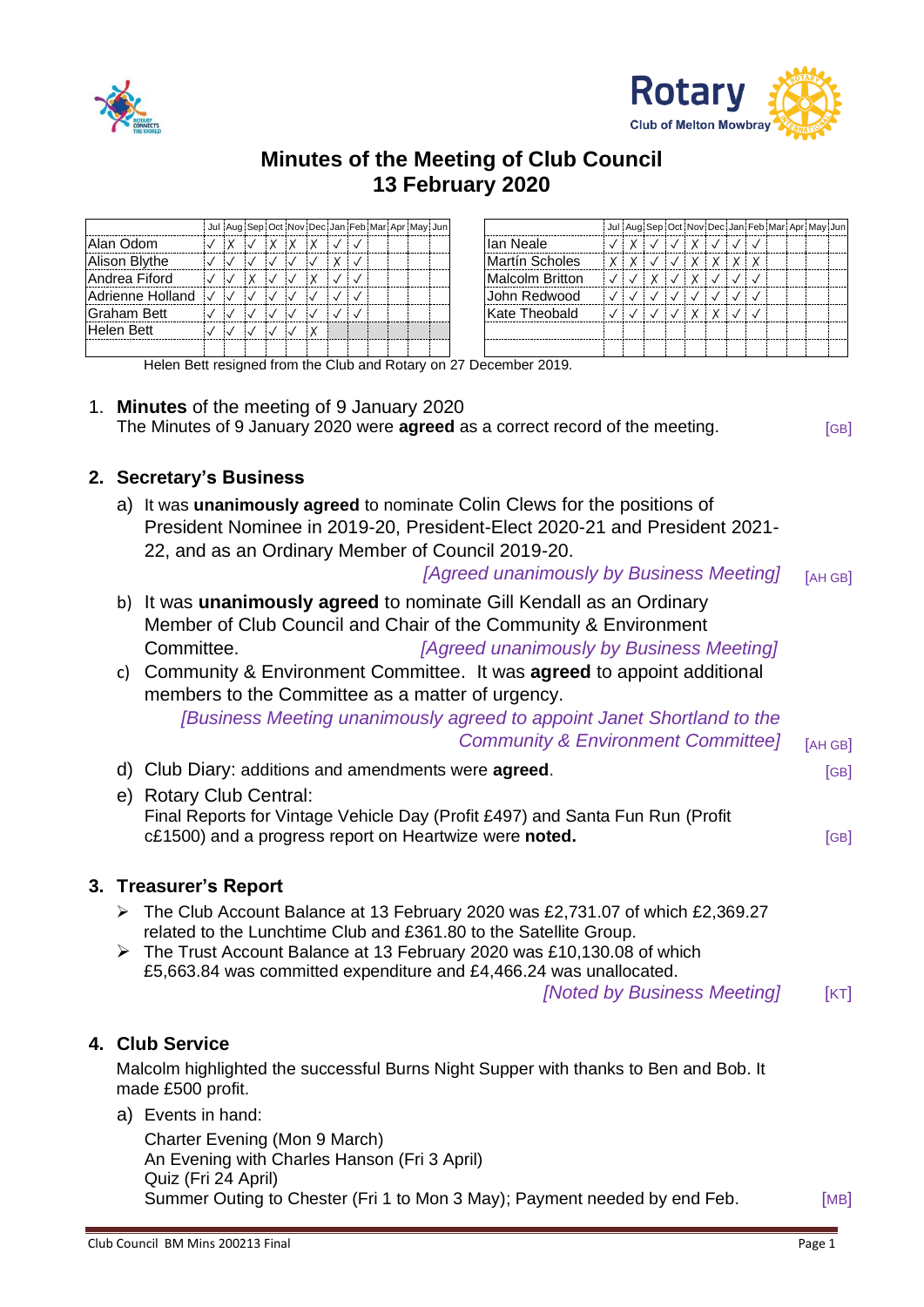Big Band Concert in Baptist Church for November will be for Philippines if

b) Other events included:

Summer Lunch (Sun 5 July)

Foundation Dinner at BMC (Thu 21 May)

| Uppingham Autumn concert goes ahead or for Polio if Uppingham school concert<br>doesn't materialise until Spring. | [AB]         |
|-------------------------------------------------------------------------------------------------------------------|--------------|
| 850th Anniversary of St Mary's Church 2020: agreed to participate.                                                | [MB]         |
| Duck Race (Mon 25 May) Needs a Task & Finish Team and a recognisable target                                       |              |
| for the funds raised.                                                                                             |              |
| [Business Meeting noted need for a Task & Finish Group for the Duck Race]                                         | [MB]         |
| Santa Fun Run 13 December. So Parcels could be on 6 <sup>th</sup> as long as supermarkets                         |              |
| are agreeable.<br>I Duainean Mactina noted nood for a Tool, O Finish Oroun for OFDI                               | $F \sim 1.7$ |
|                                                                                                                   |              |

Polio Now or next Philippines project **Example 2018** (AB] **[AB]** 

Uppingham School Concert in St Mary's Church: Alison investigating - in aid of End

[*Business Meeting noted need for a Task & Finish Group for SFR]* [GK] VE Day in Melton. Rotarians will be asked to shake buckets and act as stewards.  $[AH]$ c) Communications Group to be convened by Graham, to include Adrienne Holland,

- John Dehnel, Sheila Core and Malcolm Britton. To oversee all publicly available hard copy and on-line media and plan improvements. The same state of GB]
- d) Membership satisfaction survey. **Agreed** to go ahead.

#### *[Distributed at Business Meeting]* [GB]

e) Sustainability of Committee Structure. It was **agreed**:

➢ To retain Club Service Committee, Membership Committee and the current Service Committees ie Youth, International, Community & Environment.

- $\triangleright$  When useful, committees or council will create time-limited Task & Finish Teams to plan and implement events.
- $\triangleright$  When feasible, committee members will be appointed annually to the same committee for three years to ensure consistency.
- $\triangleright$  To encourage good communication, when possible meetings should be held in the order of - T&G Teams → Committees → Club Service → Council  $\rightarrow$  Club Business Meeting



### **5. Community and Environment Service**

Membership: see Min 2 above. **Example 2008** See Min 2 above.

Parcels could be on 6 December as long as supermarkets are agreeable – see Min 4b above. [GK]

### **6. Rotary in Melton**

Council welcomed the progress reflected in the Notes of the RiM meetings of 14 January and 11 February 2020. *[President noted the success of these conversations]*

### **7. International Service**

a) Polio Eradication. Council **agreed** to recommend to club members an interim payment of £1000 from current funds.

*[Business Meeting agreed to the payment of £1,000]* [JR, KT]